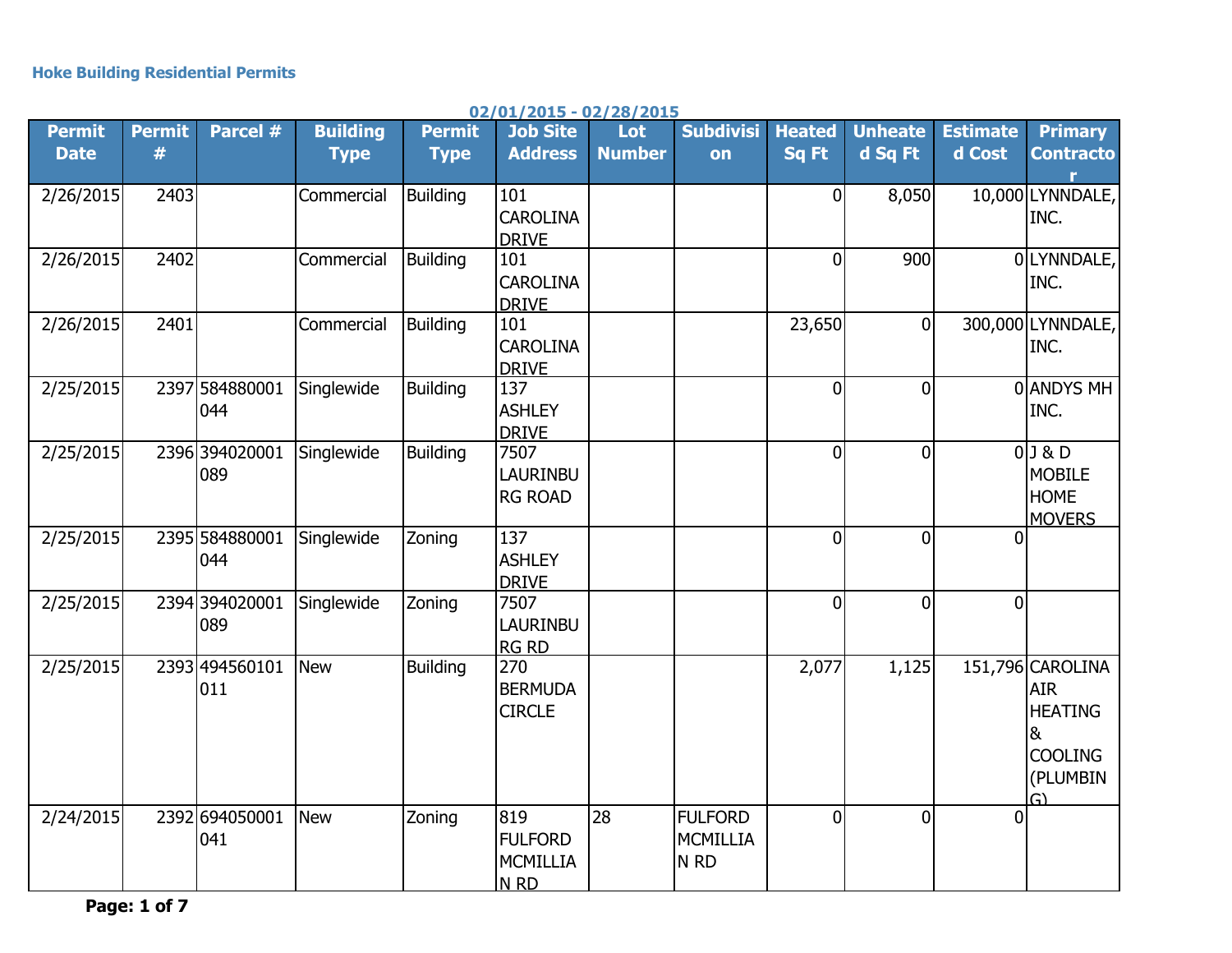| 2/24/2015 |      | 2391 494660101<br>017  | Commercial                   | <b>Building</b> | 103<br>MIDWAY<br><b>DRIVE</b>             | 2               |                                | 320            | $\overline{0}$ |                 | 12,000 HARRELL<br><b>BUILDERS</b><br>OF NC, LLC        |
|-----------|------|------------------------|------------------------------|-----------------|-------------------------------------------|-----------------|--------------------------------|----------------|----------------|-----------------|--------------------------------------------------------|
| 2/23/2015 |      | 2388 294510001<br>075  | <b>New</b>                   | Zoning          | 4746<br><b>BALFOUR</b><br><b>ROAD</b>     |                 |                                | $\Omega$       | $\Omega$       | $\Omega$        |                                                        |
| 2/23/2015 |      | 2387 794630001<br>253  | Fence                        | Zoning          | 677<br><b>HENDRIX</b><br><b>RD</b>        |                 |                                | $\overline{0}$ | $\mathbf 0$    | $\overline{0}$  |                                                        |
| 2/23/2015 |      | 2385 4945 60301<br>141 | Fence                        | Fence           | 588<br><b>AMERICAN</b><br>A DR            | 30              | <b>PLANTERS</b><br><b>WALK</b> | $\overline{0}$ | $\overline{0}$ | $\overline{0}$  |                                                        |
| 2/23/2015 |      | 2384 494750101<br>214  | Fence                        | Zoning          | 131<br><b>CITATION</b><br>CT              | 971             | <b>WESTGATE</b><br>THE PINES   | $\overline{0}$ | $\Omega$       | $\overline{0}$  |                                                        |
| 2/23/2015 |      | 2383 494750401<br>383  | Fence                        | Zoning          | 186<br><b>RUSHMOR</b><br>E DR             | $\overline{53}$ | <b>HEARTLAN</b><br>D           | $\Omega$       | $\overline{0}$ | $\overline{0}$  |                                                        |
| 2/20/2015 | 2380 |                        | Roof                         | <b>Building</b> | 516<br><b>WOODBER</b><br><b>RY CIRCLE</b> |                 | <b>WOODBER</b><br><b>RY</b>    | $\overline{0}$ | $\overline{0}$ |                 | 11,409 HIGHLAND<br><b>CONSTRUC</b><br>TION CO.<br>INC. |
| 2/20/2015 |      | 2378 794630001<br>231  | Accessory<br><b>Building</b> | <b>Building</b> | 631<br><b>HENDRIX</b><br><b>ROAD</b>      |                 |                                | $\overline{0}$ | 336            |                 | 5,000 SHED<br>DEPOT NC                                 |
| 2/20/2015 |      | 2377 794630001<br>231  | <b>New</b>                   | Zoning          | 631<br><b>HENDRIX</b><br><b>ROAD</b>      |                 |                                | $\overline{0}$ | $\overline{0}$ | $\overline{0}$  |                                                        |
| 2/19/2015 |      | 2375 294320001<br>273  | <b>New</b>                   | <b>Building</b> | 1580<br><b>ANDREWS</b><br><b>ROAD</b>     |                 |                                | 3,663          | 969            | $211,251$ H & H | <b>ONSITE</b><br>HOMES,<br>LLC                         |
| 2/19/2015 |      | 2374 294320001<br>273  | <b>New</b>                   | Zoning          | 1580<br><b>ANDREWS</b><br><b>ROAD</b>     |                 |                                | $\overline{0}$ | $\overline{0}$ | $\Omega$        |                                                        |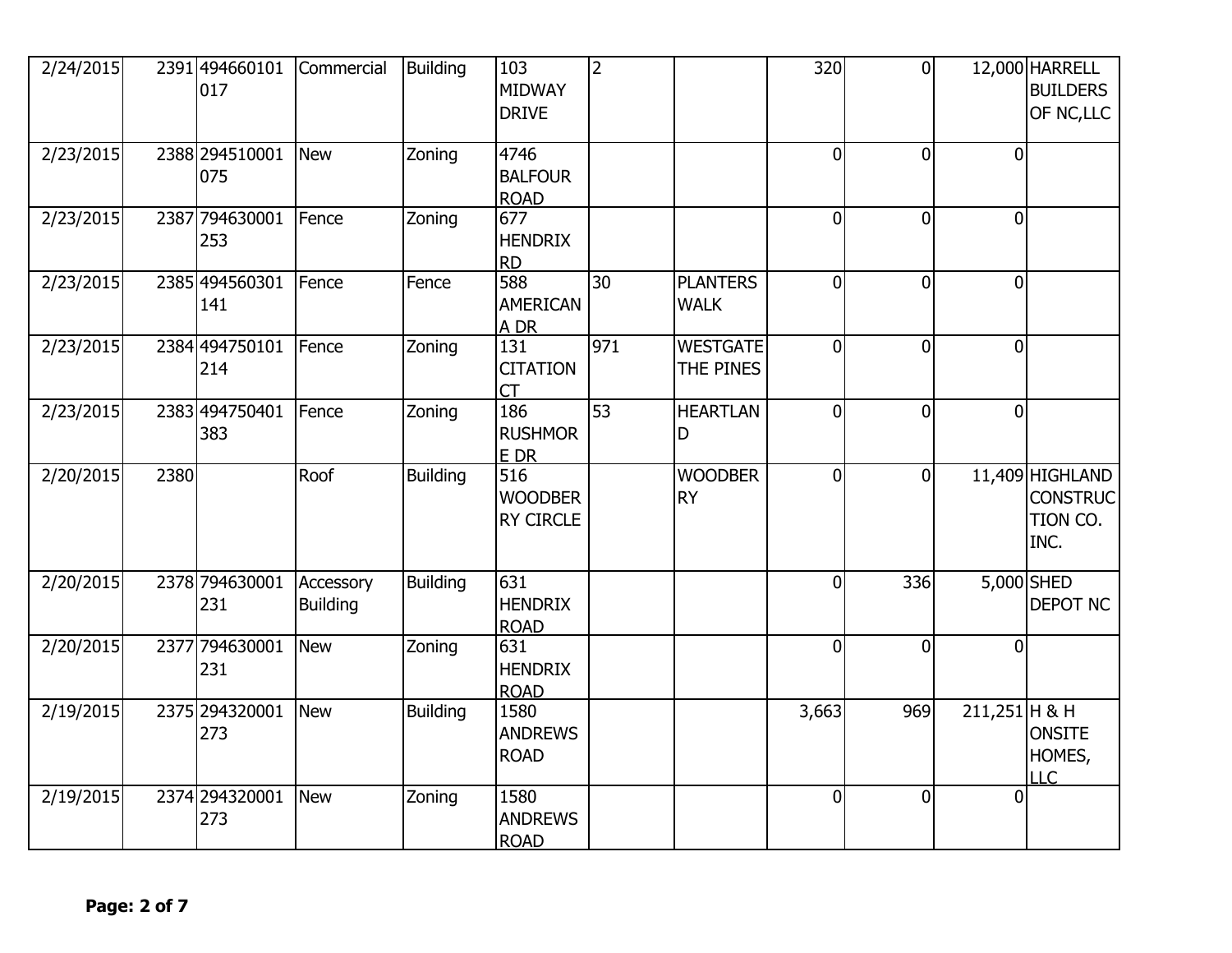| 2/19/2015 |      | 2373 494660101<br>183 | <b>New</b>  | <b>Building</b>  | 205<br><b>TIPPERARY</b><br><b>STREET</b>       | 128            | <b>WEDGEFIE</b><br>LD                          | 2,865          | 643            |                | 160,000 ** H & H<br><b>CONSTRUC</b><br>TORS,<br>$INC.**$    |
|-----------|------|-----------------------|-------------|------------------|------------------------------------------------|----------------|------------------------------------------------|----------------|----------------|----------------|-------------------------------------------------------------|
| 2/19/2015 |      | 2372494660101<br>183  | <b>New</b>  | Zoning           | 205<br><b>TIPPERARY</b><br><b>STREET</b>       | 128            | <b>WEDGEFIE</b><br>LD                          | $\Omega$       | $\overline{0}$ |                |                                                             |
| 2/19/2015 |      | 2368 494550001<br>607 | <b>New</b>  | <b>Building</b>  | 350 ROYAL 6<br><b>BIRKDALE</b><br><b>DRIVE</b> |                | <b>TURNBERR</b>                                | 2,865          | 833            |                | 160,000 ** H & H<br><b>CONSTRUC</b><br>TORS,<br>$INC.**$    |
| 2/18/2015 |      | 2367 594060001<br>363 | <b>New</b>  | <b>Building</b>  | 657<br><b>EQUESTRI</b><br>AN WAY               | 69             | <b>STEEPLE</b><br><b>CHASE</b>                 | 1,998          | 733            |                | 122,462 ** H & H<br><b>CONSTRUC</b><br>TORS,<br>$INC.**$    |
| 2/18/2015 |      | 2366 494650101<br>059 | <b>New</b>  | Swimming<br>Pool | 136<br><b>ARBOR</b><br><b>DRIVE</b>            | 49             | <b>SPRING</b><br><b>VALLEY</b>                 | $\overline{0}$ | $\overline{0}$ |                | 30,689 PARROT<br><b>BAY</b><br><b>POOLS</b>                 |
| 2/18/2015 |      | 2365 494650101<br>059 | Other       | Zoning           | 136<br><b>ARBOR DR</b>                         | 49             | <b>SPRINGVA</b><br><b>LLEY</b>                 | $\overline{0}$ | $\overline{0}$ | <sup>0</sup>   |                                                             |
| 2/18/2015 |      | 2364 494660101<br>169 | <b>New</b>  | Zoning           | 260 YATES 88<br><b>ROAD</b>                    |                | <b>WEDGEFIE</b><br>LD                          | $\Omega$       | $\mathbf{0}$   | $\Omega$       |                                                             |
| 2/18/2015 |      | 2361 494750101<br>163 | Fence       | Zoning           | 920 ST<br><b>JOHNS</b><br><b>LOOP</b>          | 925            | <b>WESTGATE</b><br><b>THE</b><br><b>MAPLES</b> | $\overline{0}$ | $\mathbf{0}$   | $\overline{0}$ |                                                             |
| 2/18/2015 |      | 2360 584970001<br>092 | Doublewide  | <b>Building</b>  | <b>255 COX</b><br><b>ROAD</b>                  |                |                                                | $\overline{0}$ | $\overline{0}$ |                | 0CHARLES<br><b>STONE</b>                                    |
| 2/18/2015 |      | 2359 494660101<br>017 | Commercial  | Zoning           | 103<br><b>MIDWAY</b><br><b>DR</b>              | $\overline{2}$ |                                                | $\overline{0}$ | $\overline{0}$ | n              |                                                             |
| 2/16/2015 | 2357 |                       | Renovations | <b>Building</b>  | <b>255 EVA</b><br><b>LANE</b>                  |                |                                                | $\Omega$       | $\overline{0}$ |                | 12,274 SEARS<br><b>HOME</b><br><b>IMPROVEM</b><br>ENT, INC. |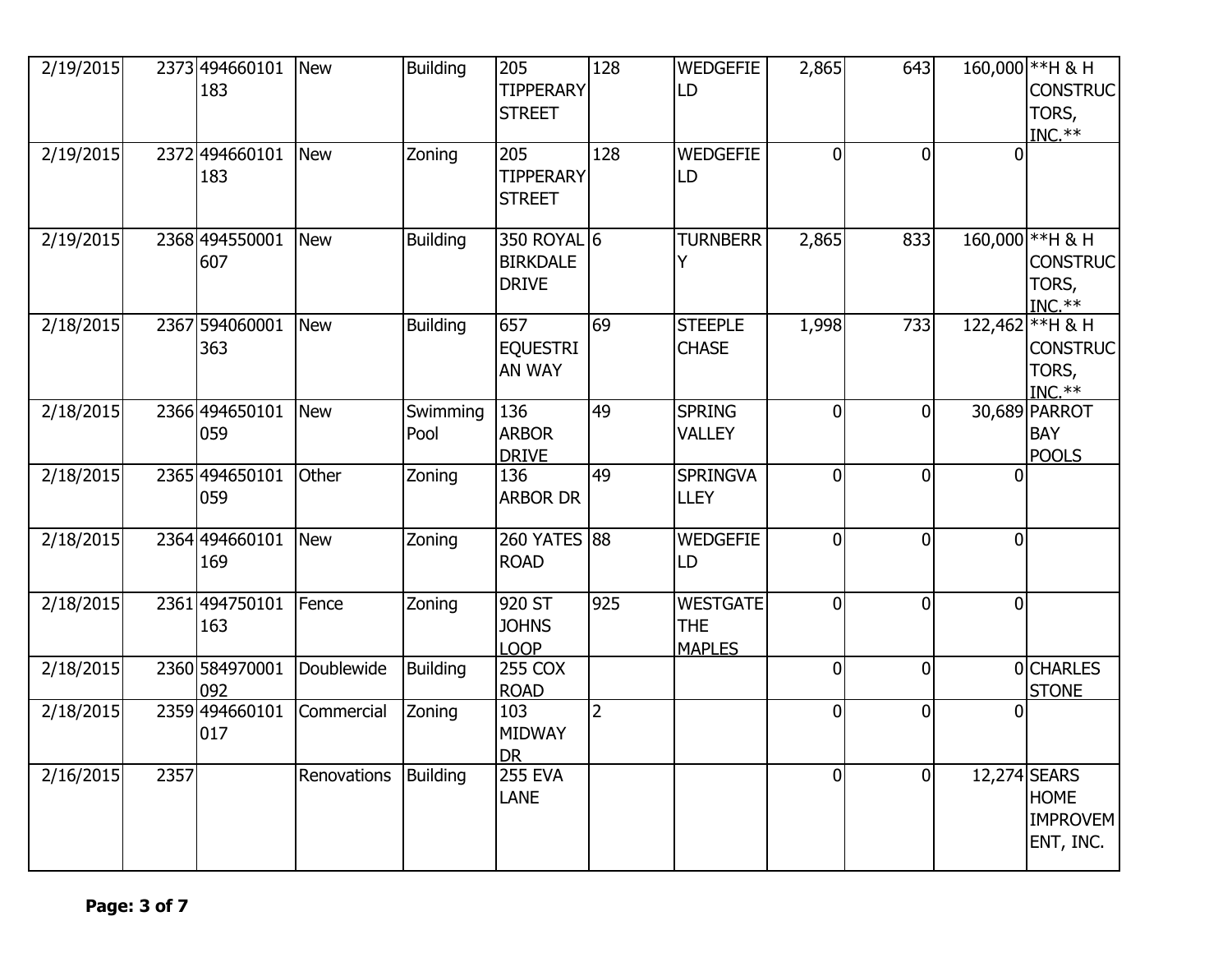| 2/16/2015 |              | 2356 494550001<br>607 | <b>New</b>  | Zoning                    | 350 ROYAL 6<br><b>BIRKDALE</b><br><b>DRIVE</b>  |    | <b>TURNBERR</b>                    | $\overline{0}$ | $\Omega$ | $\Omega$       |                                                                         |
|-----------|--------------|-----------------------|-------------|---------------------------|-------------------------------------------------|----|------------------------------------|----------------|----------|----------------|-------------------------------------------------------------------------|
| 2/16/2015 | 2353         |                       | Renovations | <b>Building</b>           | 511<br><b>CYPRESS</b><br><b>DRIVE</b>           |    | <b>SUMMERFI</b><br><b>ELD EAST</b> | $\overline{0}$ | 0        |                | 5,213 CAROLINA<br><b>BUILDERS</b><br>INC.                               |
| 2/16/2015 |              | 2352 494660101<br>169 | <b>New</b>  | <b>Building</b>           | 260 YATES 88<br><b>MILL</b><br><b>STREET</b>    |    | <b>WEDGEFIE</b><br>LD              | 3,149          | 796      |                | 195,000 ** CAVINES<br>S & CATES<br><b>DEVELOPM</b><br>ENT <sup>**</sup> |
| 2/16/2015 |              | 2351 494660101<br>169 | <b>New</b>  | Zoning                    | 260 YATES 88<br><b>MILL</b><br><b>STREET</b>    |    | <b>WEDGEFIE</b><br>LD              | $\Omega$       | 0        |                |                                                                         |
| 2/16/2015 |              | 2350 494550001<br>623 | <b>New</b>  | <b>Building</b>           | 579 ROYAL 28<br><b>BIRKDALE</b><br><b>DRIVE</b> |    | <b>TURNBERR</b>                    | 2,678          | 1,174    |                | 200,000 ** CAVINES<br>S & CATES<br><b>DEVELOPM</b><br>ENT <sup>**</sup> |
| 2/16/2015 |              | 2349 494550001<br>623 | <b>New</b>  | Zoning                    | 579 ROYAL 28<br><b>BIRKDALE</b><br><b>DRIVE</b> |    | <b>TURNBERR</b>                    | $\overline{0}$ | 0        | $\Omega$       |                                                                         |
| 2/12/2015 |              | 2343 794620001<br>111 | Doublewide  | <b>Building</b>           | 8245<br><b>BALFOUR</b><br><b>ROAD</b>           |    |                                    | $\Omega$       | $\Omega$ |                | $0$ J & D<br><b>MOBILE</b><br><b>HOME</b><br><b>MOVERS</b>              |
| 2/10/2015 | 2327         |                       | Commercial  | <b>Building</b>           | 4530<br><b>FAYETTEVI</b><br><b>LLE ROAD</b>     |    |                                    | 28,672         | 0        | 182,000 RIDDLE | <b>COMMERCI</b><br><b>AL</b>                                            |
| 2/9/2015  |              | 2321 494550001<br>668 | <b>New</b>  | Zoning                    | 125<br><b>TRANQUIL</b><br><b>ITY DR</b>         | 13 | <b>WHISPERI</b><br><b>NG WINDS</b> | 0l             | 0        | $\mathbf 0$    |                                                                         |
| 2/9/2015  | Page: 4 of 7 | 2320 194000001<br>039 | Singlewide  | Storage<br>Permit<br>Only | 526 S<br><b>HILLTOP</b><br><b>RD</b>            |    |                                    | $\overline{0}$ | 0        | $\overline{0}$ |                                                                         |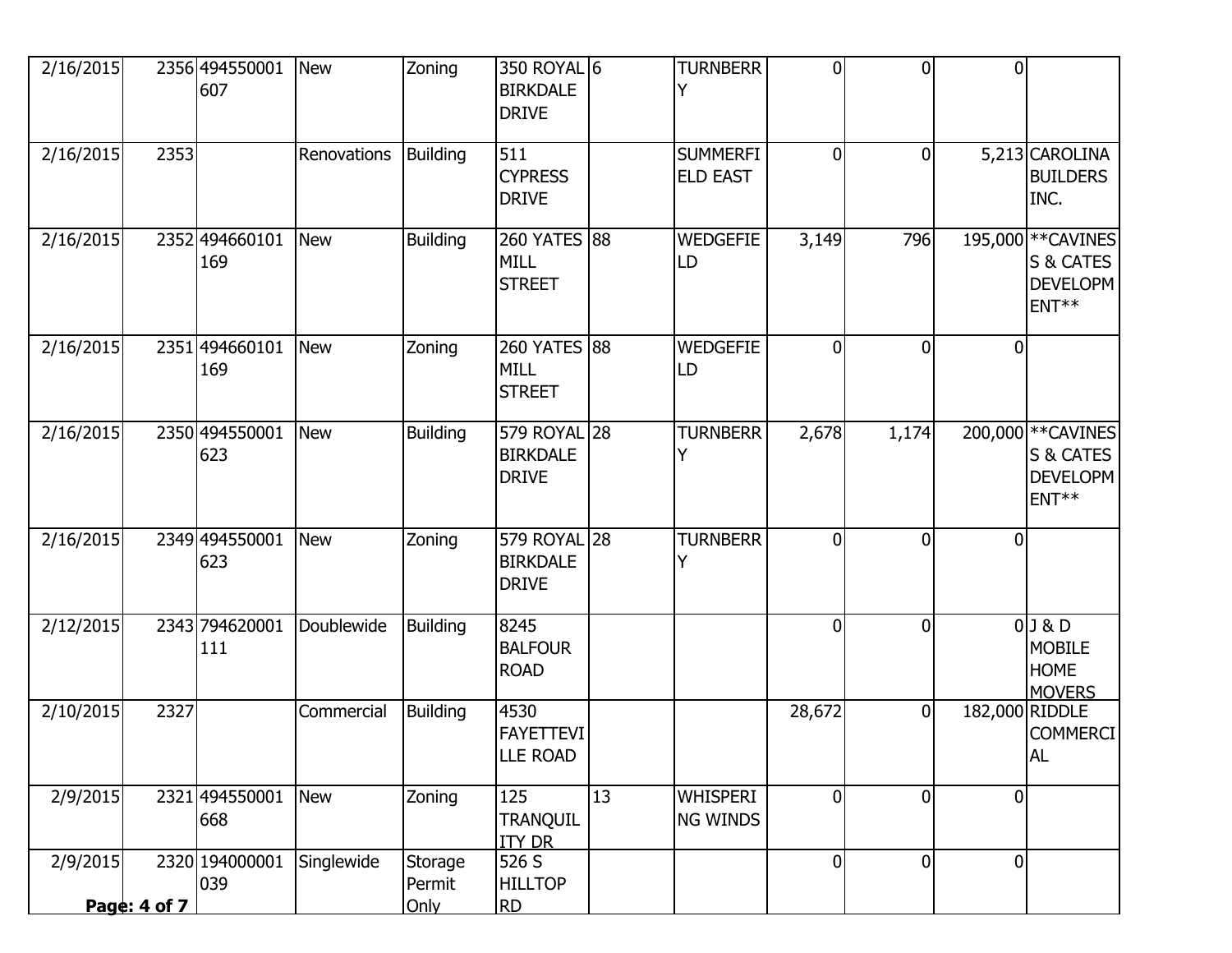| 2/9/2015 |              | 2318 494560401<br>127 | <b>New</b>  | Zoning          | <b>107 VAN</b><br><b>BUREN DR</b>                    | 18 | <b>LIBERTY</b><br><b>POINT</b> | $\overline{0}$ | $\overline{0}$ | $\overline{0}$ |                                                              |
|----------|--------------|-----------------------|-------------|-----------------|------------------------------------------------------|----|--------------------------------|----------------|----------------|----------------|--------------------------------------------------------------|
| 2/6/2015 | 2315         |                       | Renovations | <b>Building</b> | 426<br><b>HODGIN</b><br><b>ROAD</b>                  |    |                                | $\overline{0}$ | $\overline{0}$ |                | 5,500 HENDERSO<br>N<br><b>CONSTRUC</b><br><b>TION</b>        |
| 2/6/2015 | 2314         |                       | Renovations | <b>Building</b> | 125<br><b>NUTLEY</b><br><b>DRIVE</b>                 |    |                                | $\overline{0}$ | $\overline{0}$ |                | 4,902 HENDERSO<br>N<br><b>CONSTRUC</b><br><b>TION</b>        |
| 2/6/2015 |              | 2312 494560101<br>011 | <b>New</b>  | Zoning          | 270<br><b>BERMUDA</b><br><b>CIRCLE</b>               |    |                                | $\Omega$       | $\overline{0}$ | 0              |                                                              |
| 2/6/2015 |              | 2311 193290001<br>018 | Singlewide  | <b>Building</b> | 4380<br><b>WILSON</b><br><b>ROAD</b>                 |    |                                | $\overline{0}$ | $\overline{0}$ |                | <b>OJESSIE</b><br><b>LOWERY</b>                              |
| 2/6/2015 |              | 2310 193290001<br>018 | Singlewide  | Zoning          | 4380<br><b>WILSON</b><br><b>ROAD</b>                 |    |                                | $\overline{0}$ | $\overline{0}$ | $\Omega$       |                                                              |
| 2/6/2015 |              | 2308 494550001<br>049 | <b>New</b>  | <b>Building</b> | 2814<br><b>ROCKFISH</b><br><b>ROAD</b>               | 3  |                                | 2,099          | 867            |                | 95,000 ** STRICKL<br><b>AND</b><br><b>CONSTRUC</b><br>TION** |
| 2/6/2015 |              | 2307 694451401<br>035 | Singlewide  | Zoning          | 156<br><b>WALNUT</b><br><b>LANE</b>                  |    |                                | $\Omega$       | $\overline{0}$ | $\Omega$       |                                                              |
| 2/6/2015 |              | 2305 494550001<br>049 | <b>New</b>  | <b>Building</b> | 2848<br><b>ROCKFISH</b><br><b>ROAD</b>               | 2  |                                | 2,106          | 853            |                | 95,000 ** STRICKL<br><b>AND</b><br><b>CONSTRUC</b><br>TION** |
| 2/5/2015 |              | 2302 294220001<br>237 | Singlewide  | <b>Building</b> | 295<br><b>BRANCHW</b><br><b>OOD LANE</b>             |    |                                | $\overline{0}$ | $\overline{0}$ |                | 0 DONNIE'S<br><b>MH</b><br><b>SERVICE</b>                    |
| 2/5/2015 |              | 2300 694451801<br>048 | Fence       | Zoning          | 658<br><b>SCURLOCK</b><br><b>SCHOOL</b><br><b>RD</b> |    |                                | $\Omega$       | $\overline{0}$ | $\overline{0}$ |                                                              |
|          | Page: 5 of 7 |                       |             |                 |                                                      |    |                                |                |                |                |                                                              |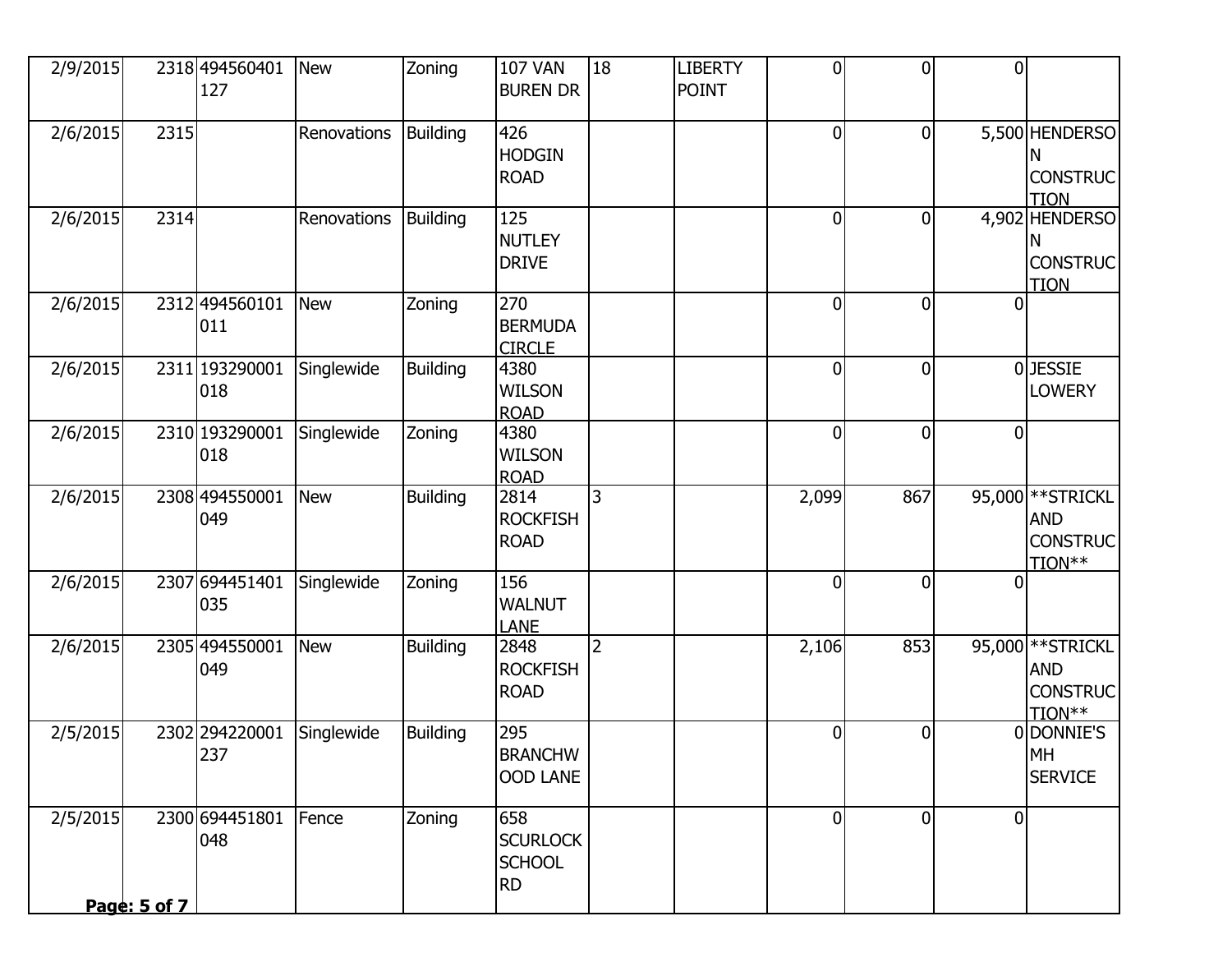| 2/4/2015 |                             | 2298 294310001<br>137 | Doublewide  | <b>Building</b> | 617<br><b>MURPH</b><br><b>MCLAUCHL</b><br><b>IN ROAD</b> |    |                                | $\overline{0}$ | $\Omega$     |                | 0LAMAR<br><b>HOLDEN</b>                                                                |
|----------|-----------------------------|-----------------------|-------------|-----------------|----------------------------------------------------------|----|--------------------------------|----------------|--------------|----------------|----------------------------------------------------------------------------------------|
| 2/4/2015 |                             | 2297 584870001<br>091 | <b>New</b>  | <b>Building</b> | 1892<br><b>STROTHER</b><br><b>ROAD</b>                   |    |                                | 2,311          | 1,128        |                | 198,000 ** STRICKL<br><b>AND</b><br><b>CONSTRUC</b><br>TION**                          |
| 2/4/2015 | 2296                        |                       | Renovations | <b>Building</b> | 1188<br><b>ROCKFISH</b><br><b>ROAD</b>                   |    |                                | $\overline{0}$ | 0            |                | 45,000 BRANCH<br><b>ACOUSTIC</b><br>AL INC.                                            |
| 2/4/2015 | 2295                        |                       | Renovations | <b>Building</b> | 1075<br><b>ROCKFISH</b><br><b>ROAD</b>                   |    |                                | $\overline{0}$ | $\mathbf{0}$ |                | 45,000 ROBERT L.<br><b>STRICKLA</b><br><b>ND</b><br><b>CONSTRUC</b><br><b>TION LLC</b> |
| 2/4/2015 |                             | 2293 494730001<br>102 | <b>New</b>  | <b>Building</b> | 103 OLD<br><b>BLOSSOM</b><br><b>COURT</b>                | 36 | <b>SHADOW</b><br><b>CREEK</b>  | 2,716          | 814          | 187,000 KING   | <b>CONSTRUC</b><br><b>TION</b>                                                         |
| 2/4/2015 |                             | 2288 494840101<br>275 | Fence       | Zoning          | 143 AFTON 3<br><b>LANE</b>                               |    | <b>RAVENWO</b><br>OD           | $\overline{0}$ | 0            | $\overline{0}$ |                                                                                        |
| 2/3/2015 |                             | 2287 584870001<br>091 | <b>New</b>  | Zoning          | 1892<br><b>STROTHER</b><br><b>ROAD</b>                   |    |                                | $\Omega$       | 0            | $\Omega$       |                                                                                        |
| 2/3/2015 |                             | 2286 494460001<br>020 | Other       | Zoning          | 222<br><b>BRONSON</b><br><b>MCRAE RD</b>                 |    |                                | 0              | 0            | $\Omega$       |                                                                                        |
| 2/3/2015 | 2284                        |                       | Renovations | Building        | 115<br><b>SPRING</b><br><b>VALLEY</b><br><b>DRIVE</b>    |    | <b>SPRING</b><br><b>VALLEY</b> | $\overline{0}$ | 0            |                | 4,000 HOME<br><b>RENOVATI</b><br><b>ON</b><br><b>SPECIALIS</b>                         |
| 2/3/2015 | 2283<br><u>Page: 6 of 7</u> |                       | Renovations | <b>Building</b> | 121<br><b>ARBOR</b><br><b>DRIVE</b>                      |    | <b>SPRING</b><br><b>VALLEY</b> | $\Omega$       | $\Omega$     |                | 4,000 DOMESTIC<br><b>PLUMBING</b>                                                      |
|          |                             |                       |             |                 |                                                          |    |                                |                |              |                |                                                                                        |